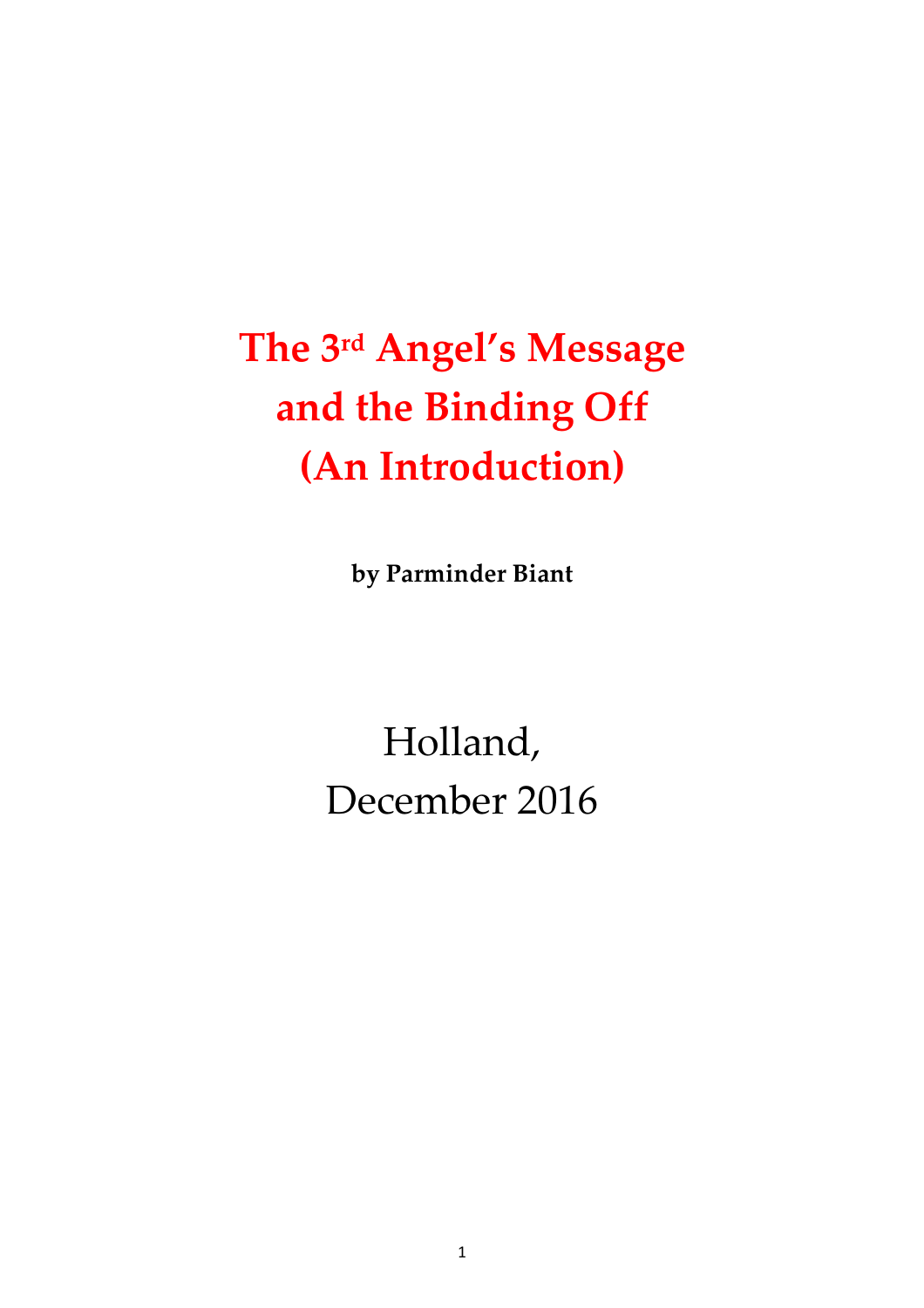# The Binding Off – A Definition

{LS 422.2-3}

Following the [GENERAL] Conference session [of 1909], Mrs. White met twice with the members of the General Conference Committee… {LS 422.2}

In her interviews with the General Conference Committee, Mrs. White read manuscripts dealing with some of the problems that were perplexing the brethren. The call to do a much larger work in the cities… {LS 422.3}

{LS 422.2}

[FROM A MANUSCRIPT, PORTIONS OF WHICH HAVE BEEN PUBLISHED IN "9T, pp.98, 99] {LS 424.2}

# {GCB, May 31, 1909 par. 15}

Let us take into consideration the work that is to be done in binding off this, the closing work of the message for these last days. May God help us to come near to him, and follow him so closely that we shall know his goings forth are prepared as the morning. Let us study to know what his message to us is, and determine to obey it, that the grace of God may rest upon us.

{RH, November 25, 1909 par. 1-3}

# Nov 25, 1909 Visits to Philadelphia, New York, and Newark W. C. White

 FRIDAY MORNING, JUNE 11, MRS. E. G. WHITE CLOSED HER WORK IN WASHINGTON, AND IN THE AFTERNOON WENT TO PHILADELPHIA, TO SPEND THE SABBATH. SHE WAS ACCOMPANIED BY MISS SARA MCENTERFER AND THE WRITER. {RH, Nov 25, 1909 par. 1}

 AT THE MEETING WITH CONFERENCE PRESIDENTS AND MEMBERS OF THE GENERAL CONFERENCE COMMITTEE HELD IN THE SEMINARY BUILDING FRIDAY MORNING, MRS. WHITE MADE ANOTHER EARNEST APPEAL IN BEHALF OF THE WORK TO BE DONE IN THE LARGE CITIES. SHE SAID.-- {RH, Nov 25, 1909 par. 2}

 In many of our large cities the first and second angels' messages were proclaimed during the 1844 movement. To you, as God's servants, has been entrusted the third angel's message, the **binding-off message**, that is to prepare a people for the coming of our King. {RH, Nov 25, 1909 par. 3}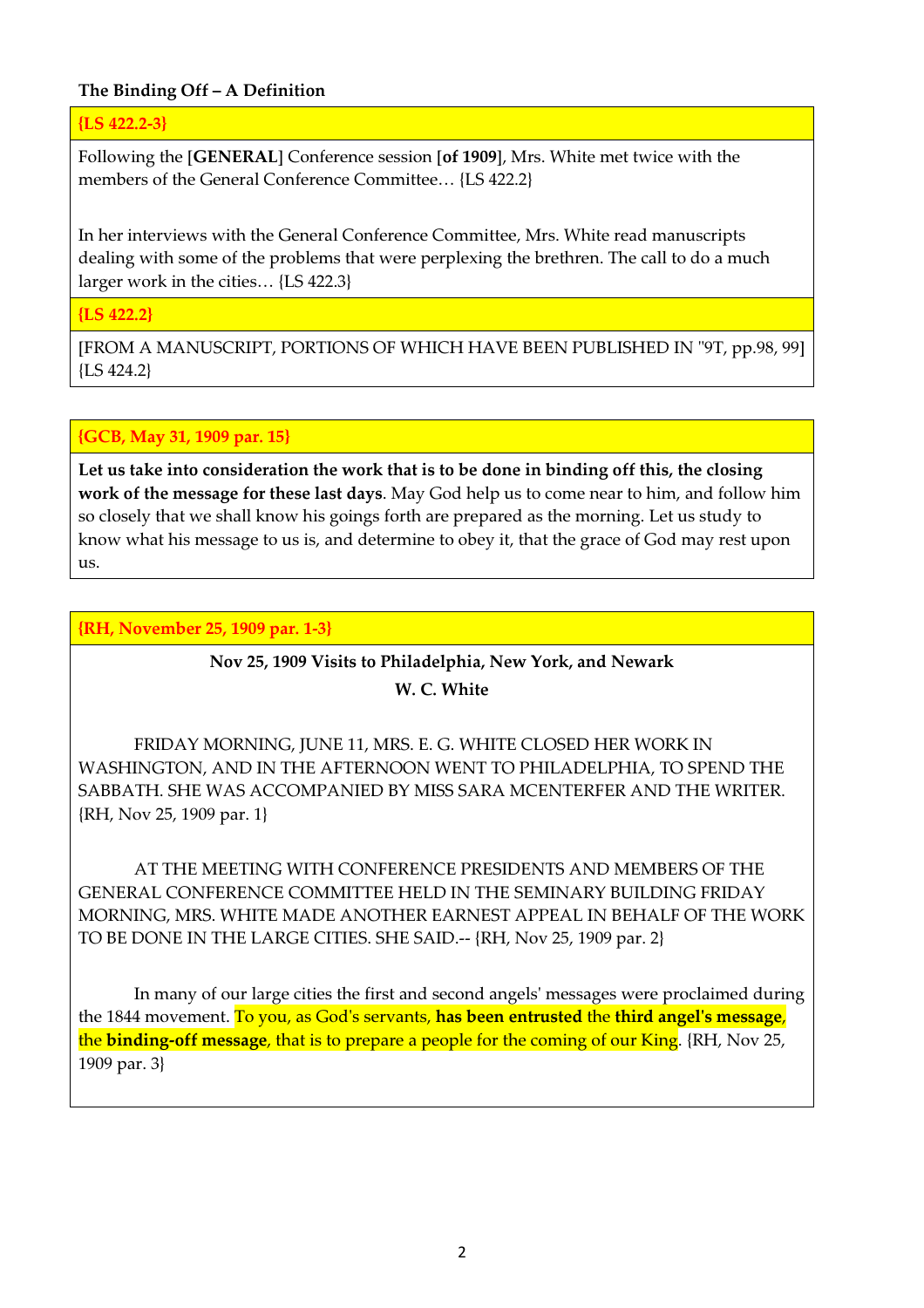## In the Cities of the East

 Instruction has been given me that the message should go again with power in the cities in the Eastern States. In many of the large cities of the East the first and second angels' messages were proclaimed during the 1844 movement.

To us, as God's servants, has been entrusted the third angel's message, the binding-off message,

#### that is to prepare a people for the coming of the King.

We are to make every effort to give a knowledge of the truth to all who will hear, and there are many who will listen. All through the large cities God has honest souls who are interested in what is truth. {9T 98.1}

 Time is short; the Lord desires that everything connected with His cause shall be brought into order. He desires that the solemn message of warning and of invitation shall be proclaimed as widely as His messengers can carry it. Nothing that would hinder the advance of the message is to be allowed to come into our plans. "Repeat the message, repeat the message," were the words spoken to me over and over again. "Tell My people to repeat the message in the places where it was first preached, and where church after church took their position for the truth, the power of God witnessing to the message in a remarkable manner." {9T 98.2}

For years the pioneers of our work struggled against poverty and manifold hardships in order to place the cause of present truth on vantage ground. With meager facilities, they labored untiringly, and the Lord blessed their humble efforts. The message went with power in the East and extended westward until centers of influence had been established in many places. The laborers of today may not have to endure all the hardships of those early days. The changed conditions, however, should not lead to any slackening of effort. Now, when the Lord bids us **proclaim the message** once more with power in the East, when He bids us enter the cities of the East and of the South and of the West and of the North, shall we not respond as one man and do His bidding? Shall we not plan to send our messengers all through these fields and support them liberally? Shall not the ministers of God go into these crowded centers and there lift up their voices in warning the multitudes? What are our conferences for, if not for the carrying forward of this very work? {9T 98.3}

 A beginning has been made in proclaiming the third angel's message in the city of Washington and in other cities of the South and the East; but in order to meet the mind of the Lord, we shall have to plan for the carrying forward of a far-reaching and systematic work. We must enter into this work with a perseverance that will not allow of any slackening of our efforts until we shall see of the salvation of God. {9T 99.1}

 In Portland, Maine; in Boston and the towns round about; in New York and the populous cities close by; in Philadelphia and Baltimore and Washington, the Lord desires us to **proclaim the third angel's message with power**. We cannot exercise this power ourselves, but we can choose men of capability and urge them to go into these avenues of opportunity and there proclaim the message in the power of the Holy Spirit. We must plan to place in these cities capable men who can present the third angel's message in a manner so forcible that it will strike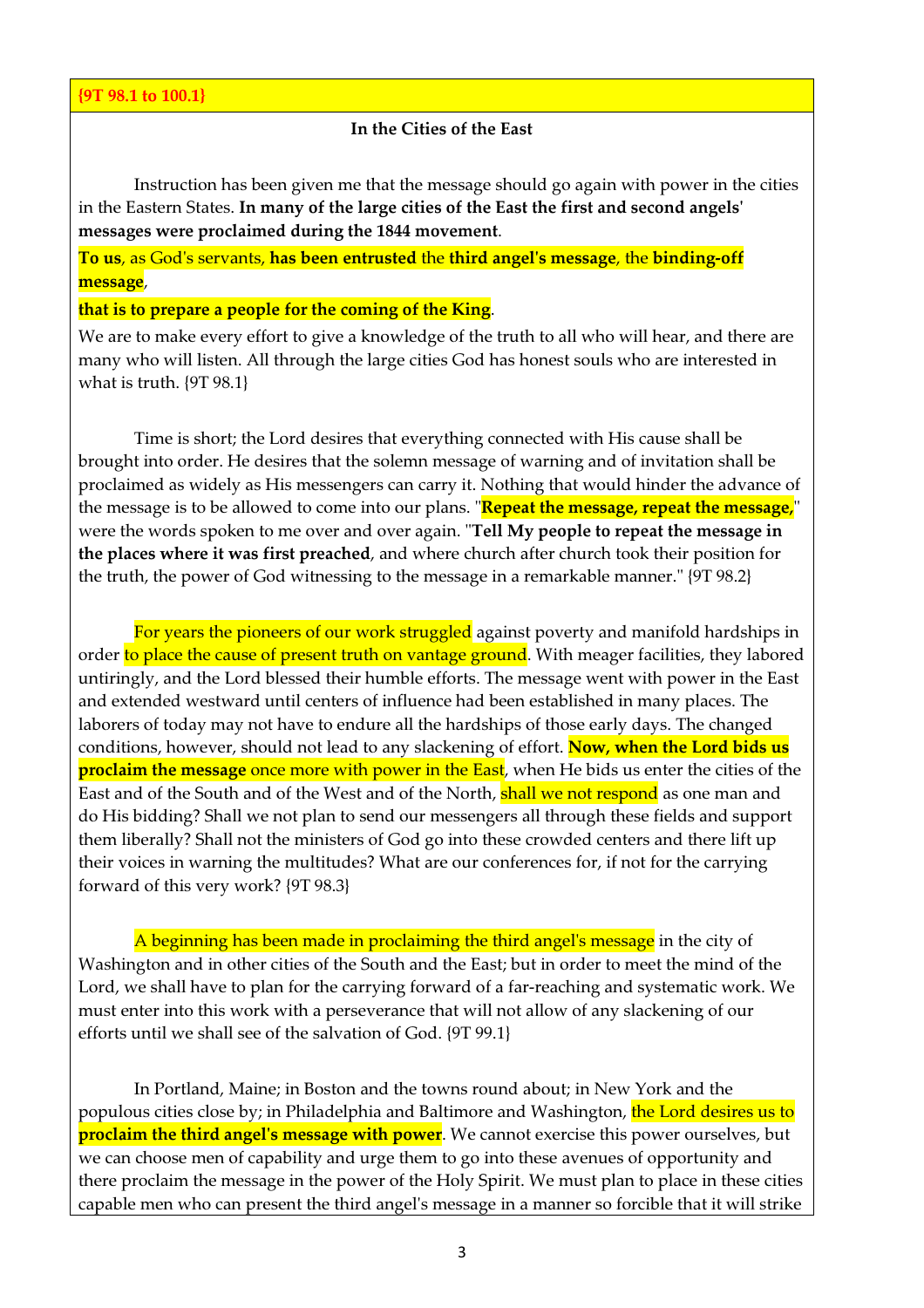home to the heart. Men who can do this work we cannot afford to gather into one place to do a work that others might do. {9T 99.2}

 As these workers talk the truth and live the truth, and pray for the advancement of the truth, God will move upon hearts. As they work with all the strength that God grants them, and in humility of heart put their entire trust in Him, their labors will not be without fruit. Their determined efforts to bring souls to a knowledge of the truth for this time will be seconded by holy angels, and many souls will be saved. {9T 100.1}

## {5MR 128.1}

# MR No. 291 - The Work in the Large Cities

 The words were spoken to me: "Tell My people that time is short. Every effort is now to be made to exalt the truth. In the cities, large and small, the message is to be proclaimed. The third angel's message is to be united with the second angel's message, and is to be proclaimed with great power in our large cities. Thus will be given with a loud voice the message that is to prepare a people for the coming of the King." . . . {5MR 128.1}

 The situation in all the large cities must be studied, that the truth may be given to all the people. In these large cities the Lord has many honest souls, who are becoming confused by the strange developments in the religious world. There are many who have been waiting to hear the "certain sound" of the message that would meet the emergency. All over our land the Lord has honest souls, who are standing in uncertainty. The words were spoken: "Repeat the messages in their order.

# Tell My people to proclaim the message, the binding-off message, that is to proclaim [prepare] a people for the coming of the King.

Give the world a knowledge of the messages of the first, second and third angels. **Bind up the** law among My disciples. There are many who will listen because men will speak under the influence of the Holy Spirit. You are twenty years behind; but let the warning voice now be heard speaking with the voice of assurance." {5MR 128.2}

The message is to be proclaimed with sanctified ability. The word of the Lord has been spoken. God calls for sanctified hearts and lips. The messages of warning are to be given in the large cities, and also in the towns and villages. The men of God's appointment are to be zealously at work, disposing of our books, and disseminating light. The articles in our papers are not to present the truth in the style of a romance; for this weakens the impression that should be made by the most solemn truth ever committed to mortals. They are to contain a plain, "Thus saith the Lord." The message must be repeated, and Bible reasons given, not in the style of a romance, but in the style of the Bible. There are many who are watching for the evidence of true religion.--Letter 88, 1910. (To A. G. Daniells, September 30, 1910.)

Released Feb 17, 1972. {5MR 128.3}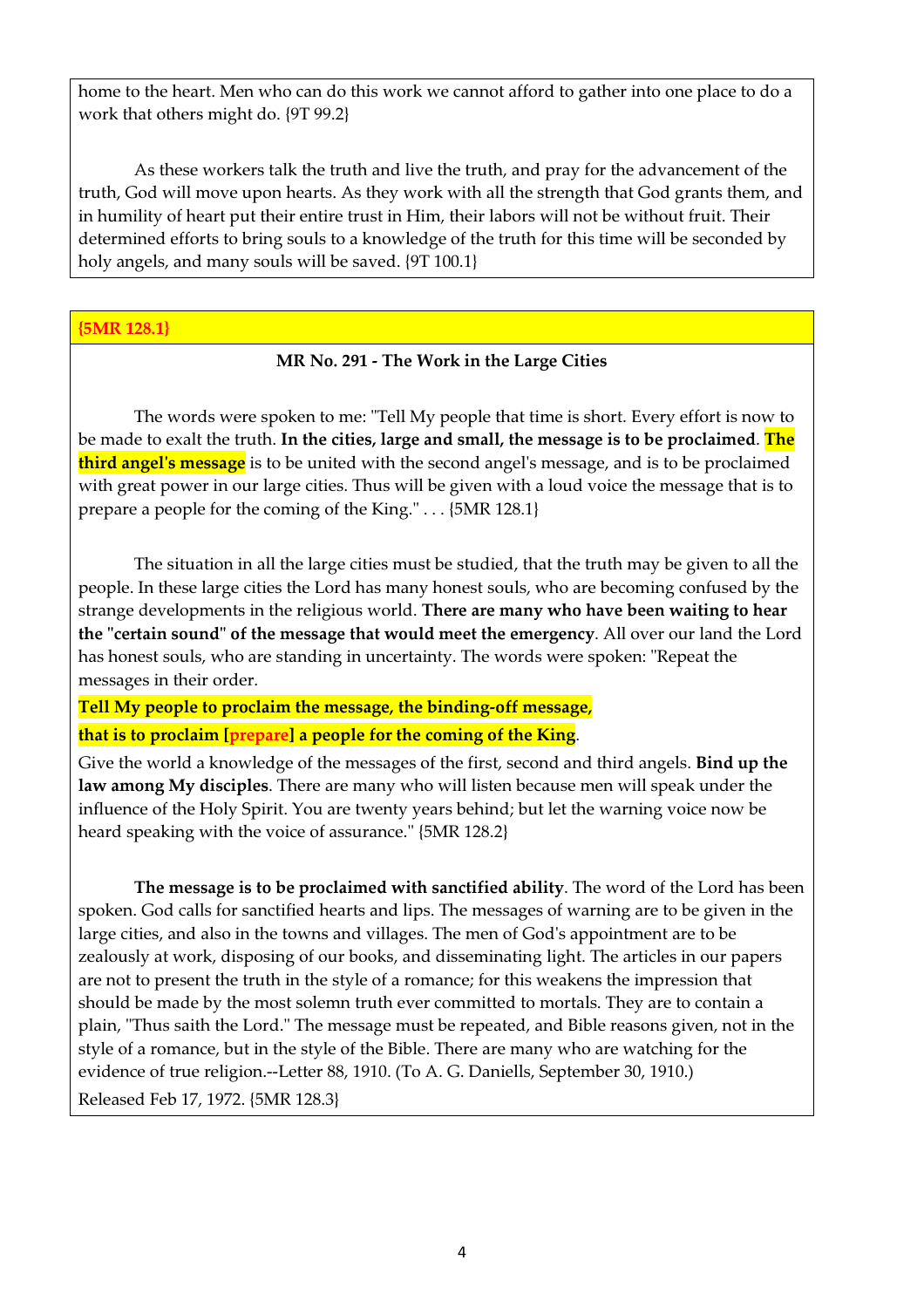## Binding

{EW 118.1}

I then saw the third angel. Said my accompanying angel, "Fearful is his work. Awful is his mission. He is the angel that is to select the wheat from the tares, and seal, or bind, the wheat for the heavenly garner. These things should engross the whole mind, the whole attention."

## Sealing:

## {TM 444.3a}

If such scenes as this are to come, such tremendous judgments on a guilty world, where will be the refuge for God's people? How will they be sheltered until the indignation be overpast?...

#### [Isa\_26:20]

…John sees the elements of nature--earthquake, tempest, and political strife-- represented as being held by four angels. These winds are under control until God gives the word to let them go. There is the safety of God's church. The angels of God do His bidding, holding back the winds of the earth, that the winds should not blow on the earth, nor on the sea, nor on any tree, until the servants of God should be sealed in their foreheads...

## {TM 444.3b}

…The mighty angel is seen ascending from the east…

[Rev 7:2]

[Mal 4:2]

…This mightiest of angels has in his hand the seal of the living God, or of Him who alone can give life, who can inscribe upon the foreheads the mark or inscription, to whom shall be granted immortality, eternal life. It is the voice of this highest angel that had authority to command the four angels to keep in check the four winds until this work was performed, and until he should give the summons to let them loose.

## {TM 445.2}

This sealing of the servants of God is the same that was shown to Ezekiel in vision...

[Eze 9:1-4]

…John also had been a witness of this most startling revelation. He saw the sea and the waves roaring, and men's hearts failing them for fear…

## [Luk 21:25-26]

…He beheld the earth moved, and the mountains carried into the midst of the sea (which is literally taking place), the water thereof roaring and troubled, and the mountains shaking with the swelling thereof. He was shown plagues, pestilence, famine, and death performing their terrible mission.

Islam held check 4 times before the COP: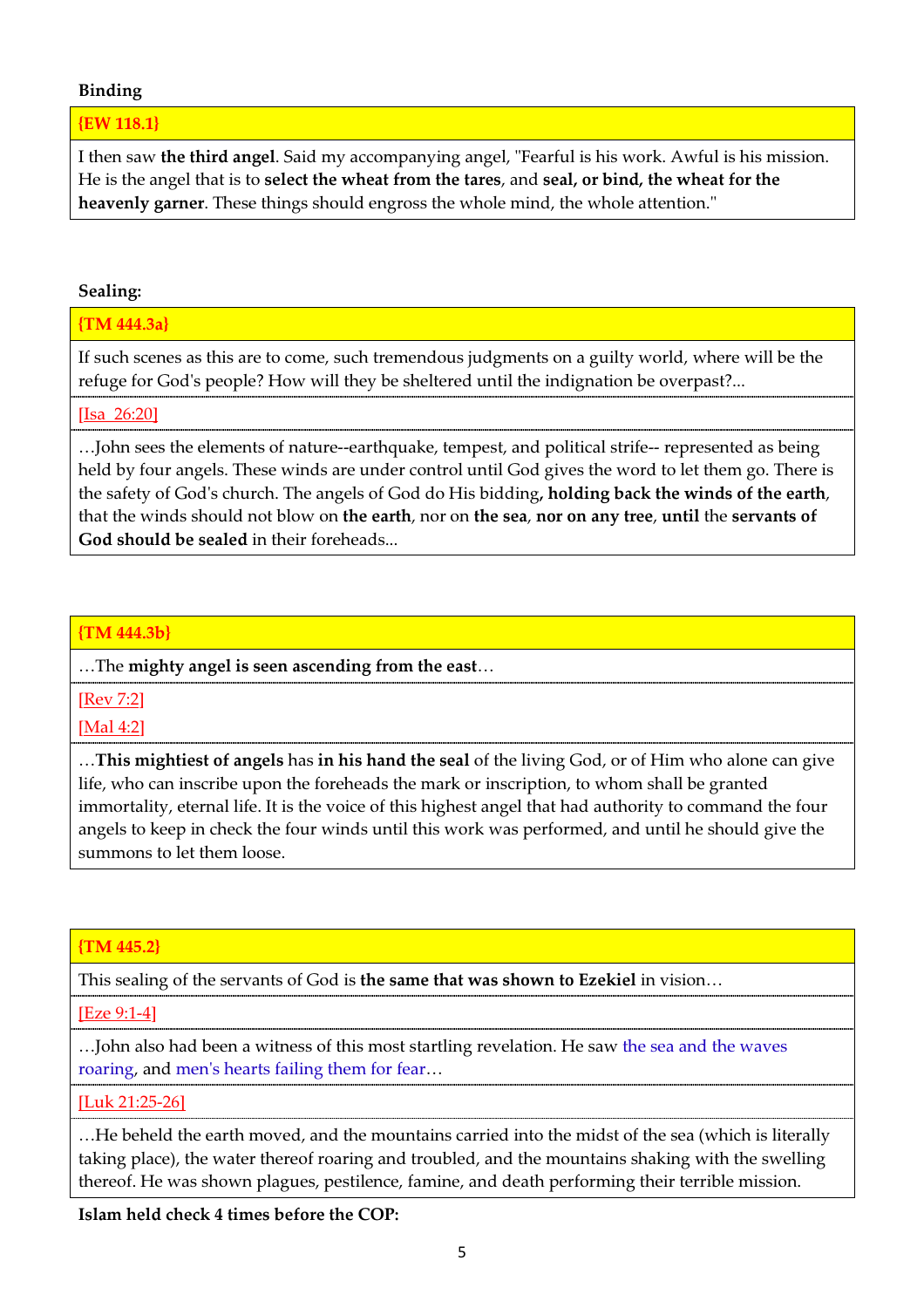## {EW 38.1}

I saw four angels who had a work to do on the earth, and were on their way to accomplish it. Jesus was clothed with priestly garments. He gazed in pity on the remnant, then raised His hands, and with a voice of deep pity cried, "My blood, Father, My blood, My blood, My blood!" Then I saw an exceeding bright light come from God, who sat upon the great white throne, and was shed all about Jesus. Then I saw an angel with a commission from Jesus, swiftly flying to the four angels who had a work to do on the earth, and waving something up and down in his hand, and crying with a loud voice, "Hold! Hold! Hold! Hold! until the servants of God are sealed in their foreheads."

#### A truth that you must settle into.

#### {4BC 1161.6} – Rev 7:2

Just as soon as the people of God are sealed in their foreheads--it is not any seal or mark that can be seen, but a settling into the truth, both intellectually and spiritually, so they cannot be moved--just as soon as God's people are sealed and prepared for the shaking, it will come…

…Indeed, it has begun already; the judgments of God are now upon the land, to give us warning, that we may know what is coming.

## {ST, Jan 17, 1884 par. 12}

Men in responsible positions… will point to calamities on land and sea--to the storms of wind, the floods, the earthquakes, the destruction by fire--as judgments indicating God's displeasure because Sunday is not sacredly observed. These calamities will increase more and more, one disaster will follow close upon the heels of another; and those who make void the law of God will point to the few who are keeping the Sabbath of the fourth commandment as the ones who are bringing wrath upon the world. This falsehood is Satan's device that he may ensnare the unwary.

#### {GC 589.2}

Satan works through the elements also to garner his harvest of unprepared souls. He has studied the secrets of the laboratories of nature, and he uses all his power to control the elements as far as God allows… It is God that shields His creatures and hedges them in from the power of the destroyer. But… the Lord will… remove His protecting care from those who are rebelling against His law… Satan has control of all whom God does not especially guard… and he will… lead men to believe that it is God who is afflicting them.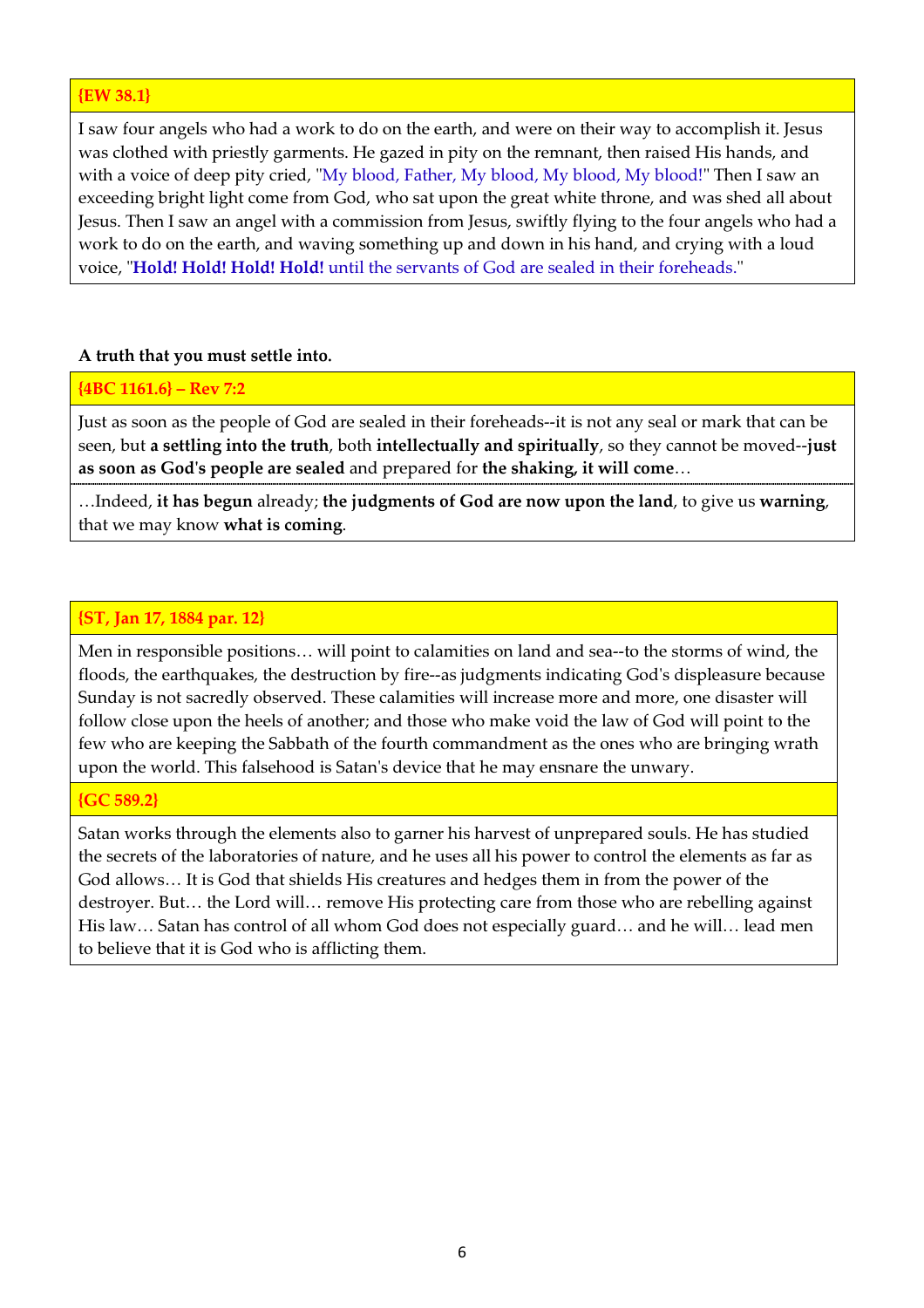## {GC 589.3}

While appearing to the children of men as a great physician who can heal all their maladies, he will bring disease and disaster, until populous cities are reduced to ruin and desolation. Even now he is at work. In accidents and calamities by sea and by land, in great conflagrations, in fierce tornadoes and terrific hailstorms, in tempests, floods, cyclones, tidal waves, and earthquakes, in every place and in a thousand forms, Satan is exercising his power. He sweeps away the ripening harvest, and famine and distress follow. He imparts to the air a deadly taint, and thousands perish by the pestilence. These visitations are to become more and more frequent and disastrous. Destruction will be upon both man and beast. "The earth mourneth and fadeth away," "the haughty people . . . do languish. The earth also is defiled under the inhabitants thereof; because they have transgressed the laws, changed the ordinance, broken the everlasting covenant." Isaiah 24:4, 5.

#### Wheat & Tares:

| Mat 13:24-30 |                                                                                                                                                                                                       |  |
|--------------|-------------------------------------------------------------------------------------------------------------------------------------------------------------------------------------------------------|--|
|              | 24 Another parable put he forth unto them, saying, The kingdom of heaven is likened unto a man<br>which sowed good seed in his field:                                                                 |  |
|              | 25 But while men slept, his enemy came and sowed tares among the wheat, and went his way.                                                                                                             |  |
|              | 26 But when the blade was sprung up, and brought forth fruit, then appeared the tares also.                                                                                                           |  |
|              | 27 So the servants of the householder came and said unto him, Sir, didst not thou sow good seed in<br>thy field? from whence then hath it tares?                                                      |  |
|              | 28 He said unto them, An enemy hath done this. The servants said unto him, Wilt thou then that we<br>go and gather them up?                                                                           |  |
|              | 29 But he said, Nay; lest while ye gather up the tares, ye root up also the wheat with them.                                                                                                          |  |
|              | 30 Let both grow together until the harvest: and in the time of harvest I will say to the reapers,<br>Gather ye together first the tares, and bind them in bundles to burn them: but gather the wheat |  |

into my barn.

## 2Th 2:9-11

- 9 Even him, whose coming is after the working of Satan with all power and signs and lying wonders,
- 10 And with all deceivableness of unrighteousness in them that perish; because they received not the love of the truth, that they might be saved.
- 11 And for this cause God shall send them strong delusion, that they should believe a lie:
- 12 That they all might be damned who believed not the truth, but had pleasure in unrighteousness.

#### Luk\_21:21

Then let them which are in Judaea flee to the mountains; and let them which are in the midst of it depart out; and let not them that are in the countries enter thereinto.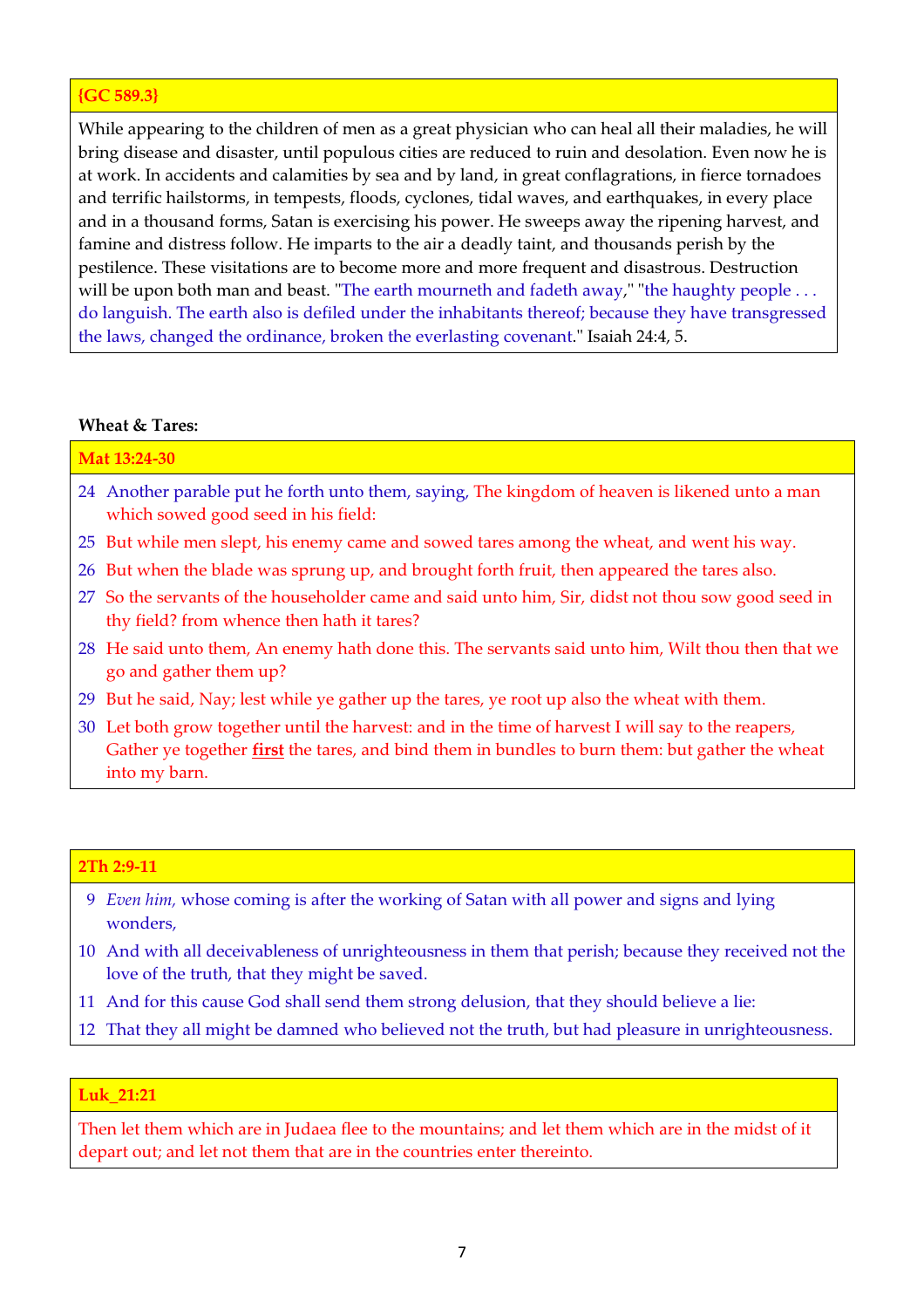# {COL 71.2}

Christ's servants are grieved as they see true and false believers mingled in the church. They long to do something to cleanse the church. Like the servants of the householder, they are ready to uproot the tares. But Christ says to them, "Nay; lest while ye gather up the tares, ye root up also the wheat with them. Let both grow together until the harvest." [Mat 13:29-30]

## {COL 71.3}

Christ has plainly taught that those who persist in open sin must be separated from the church, but He has not committed to us the work of judging character and motive. He knows our nature too well to entrust this work to us. Should we try to uproot from the church those whom we suppose to be spurious Christians, we should be sure to make mistakes. Often we regard as hopeless subjects the very ones whom Christ is drawing to Himself. Were we to deal with these souls according to our imperfect judgment, it would perhaps extinguish their last hope. Many who think themselves Christians will at last be found wanting. Many will be in heaven who their neighbors supposed would never enter there. Man judges from appearance, but God judges the heart. The tares and the wheat are to grow together until the harvest; and the harvest is the end of probationary time.

#### Hos 10:12

Sow to yourselves in righteousness,

reap $H7114$  ………..in $H6310$  …………………………………mercy;

(to cut short) – (words – spoken by the mouth) – (kindness)

break up $^{H5214}$  your ....fallow ground: $^{H5215}$ 

(plough) (your) – (tillable land)

for *it is* time to seek the LORD, till he come and rain righteousness upon you.

## Break  $up = cut up/off \sin$

| Jer 4:3                                                             | Ier 4:4                                                                                                                   |
|---------------------------------------------------------------------|---------------------------------------------------------------------------------------------------------------------------|
| For thus saith the LORD to the men of Judah<br>and Jerusalem,       |                                                                                                                           |
| b) Break up your fallow ground, and                                 | a) Circumcise yourselves to the LORD, and                                                                                 |
| sow not among thorns.<br>c)                                         | take away the foreskins of your heart,<br>b)                                                                              |
| For thus saith the LORD to the men of Judah<br>a)<br>and Jerusalem, | c) ye men of Judah and inhabitants of Jerusalem:                                                                          |
|                                                                     | d) lest my fury come forth like fire, and burn that<br>none can quench <i>it</i> , because of the evil of your<br>doings. |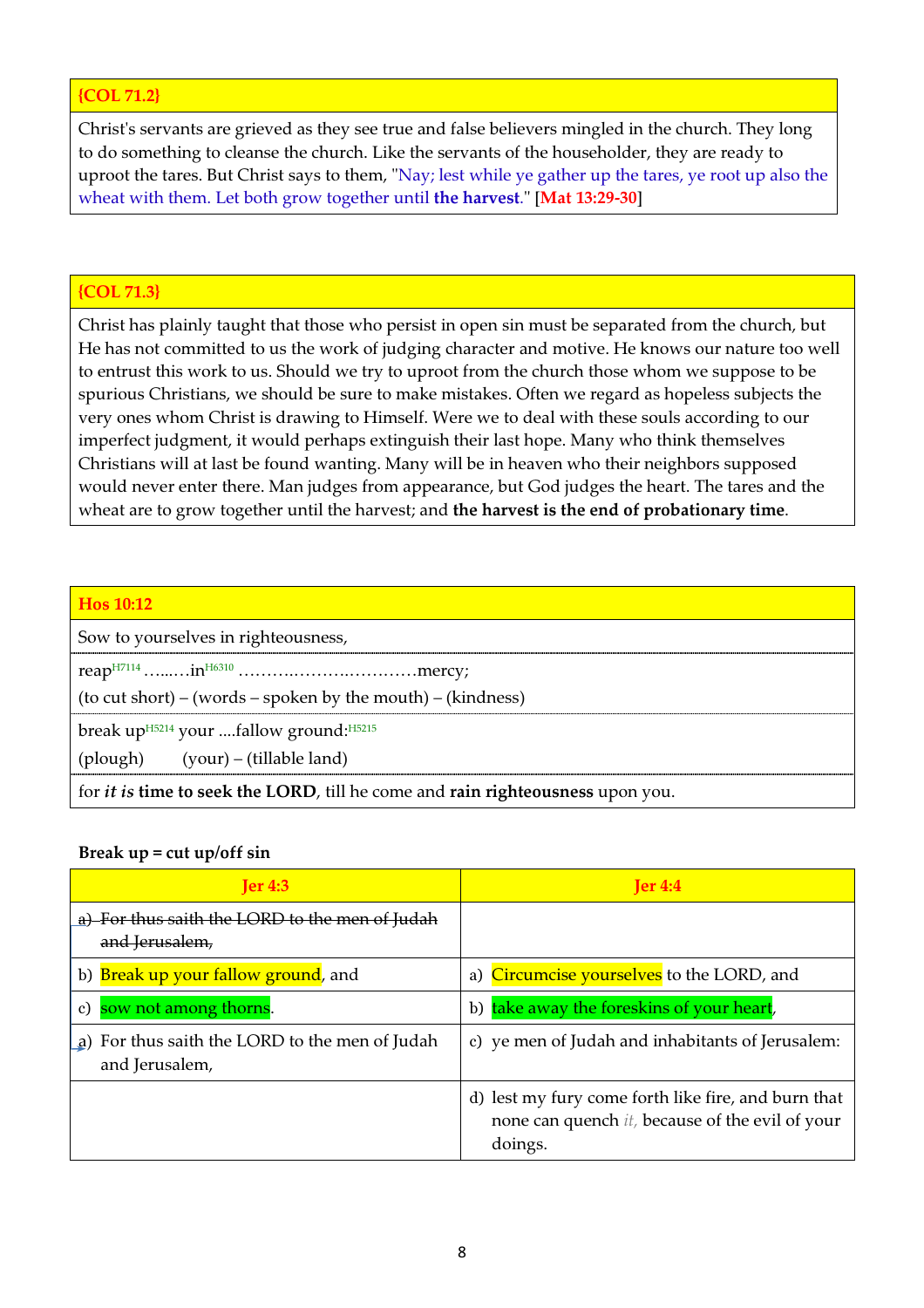| Col 2:13                                                                    | <b>Act 7:51</b>                                                       |
|-----------------------------------------------------------------------------|-----------------------------------------------------------------------|
| And you,                                                                    | Ye                                                                    |
| being dead<br>in your sins and                                              | stiffnecked and                                                       |
| the uncircumcision of your flesh,                                           | uncircumcised in heart and ears,                                      |
| hath he quickened together with him, having<br>forgiven you all trespasses; | ye do always resist the Holy Ghost: as your<br>fathers did, so do ye. |

| <b>Amos 9:9-15</b> |                                                                                                                                                                                                                                                     |  |  |
|--------------------|-----------------------------------------------------------------------------------------------------------------------------------------------------------------------------------------------------------------------------------------------------|--|--|
| 9                  | For, lo, I will command, and I will sift the house of Israel among all nations, like as <i>corn</i> is sifted in<br>a sieve, yet shall not the least grain fall upon the earth.                                                                     |  |  |
|                    | 10 All the sinners of my people shall die by the sword, which say, The evil shall not overtake nor<br>prevent us.                                                                                                                                   |  |  |
|                    | 11 In that day will I raise up the tabernacle of David that is fallen, and close up the breaches thereof;<br>and I will raise up his ruins, and I will build it as in the days of old:                                                              |  |  |
| Acts 15:16-17      |                                                                                                                                                                                                                                                     |  |  |
|                    | 16 After this I will return, and will build again the tabernacle of David, which is fallen down; and I<br>will build again the ruins thereof, and I will set it up:                                                                                 |  |  |
|                    | 17 That the residue of men might seek after the Lord, and all the Gentiles, upon whom my name is<br>called, saith the Lord, who doeth all these things.                                                                                             |  |  |
|                    | 12 That they may possess the remnant of Edom, and of all the heathen, which are called by my<br>name, saith the LORD that doeth this.                                                                                                               |  |  |
|                    | 13 Behold, the days come, saith the LORD, that the plowman shall overtake the reaper, and the<br>treader of grapes him that soweth seed; and the mountains shall drop sweet wine, and all the hills<br>shall melt.                                  |  |  |
|                    | 14 And I will bring again the captivity of my people of Israel, and they shall build the waste cities,<br>and inhabit them; and they shall plant vineyards, and drink the wine thereof; they shall also make<br>gardens, and eat the fruit of them. |  |  |
|                    | 15 And I will plant them upon their land, and they shall no more be pulled up out of their land                                                                                                                                                     |  |  |

And I will plant them upon their land, and they shall no more be pulled up out of their land which I have given them, saith the LORD thy God.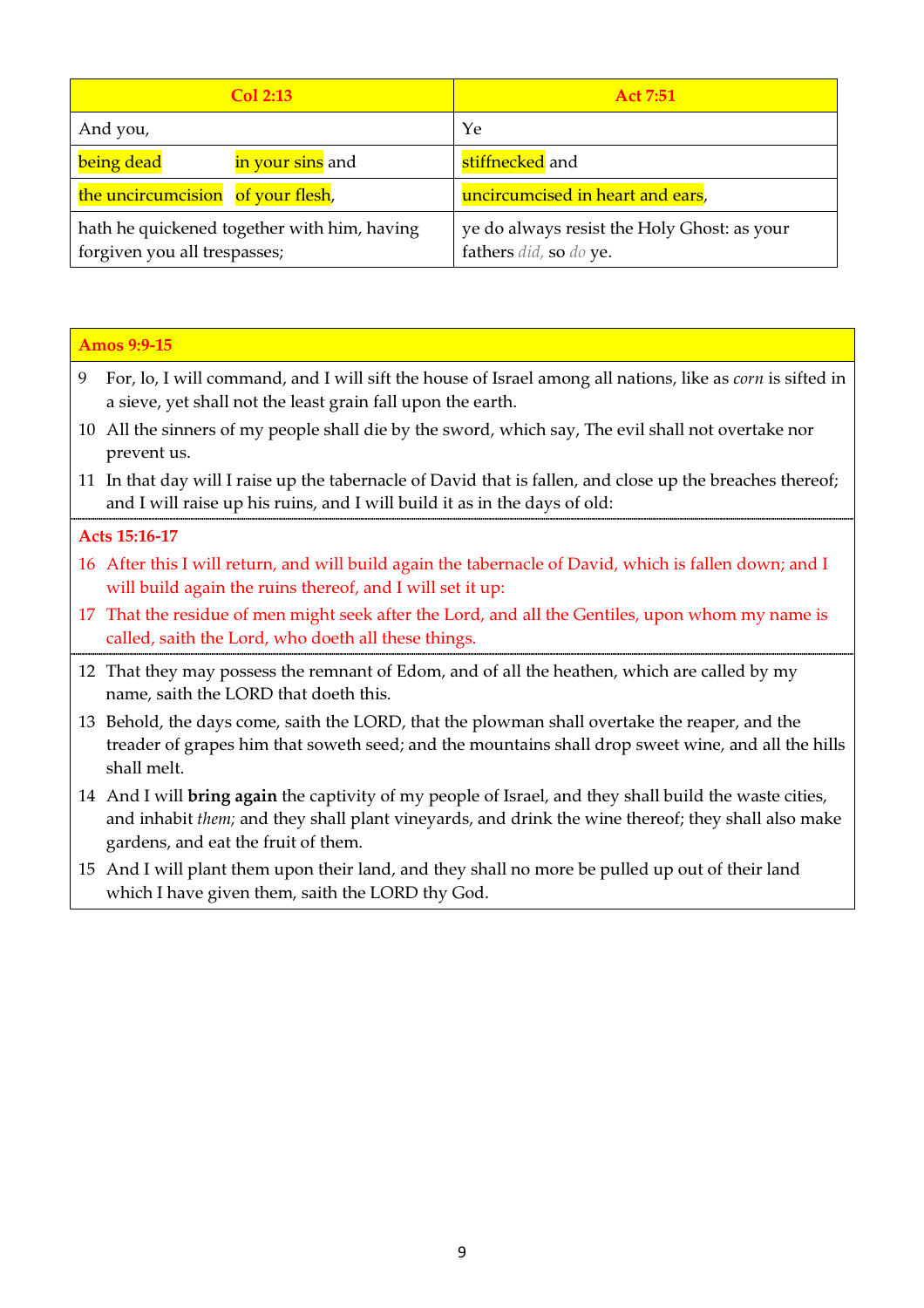## Wheat and Tares cont..

## {COL 122.2}

The casting of the net is the preaching of the gospel. This gathers both good and evil into the church.

When the mission of the gospel

is completed, the judgment will accomplish the work of separation.

Christ saw how the existence of false brethren in the church would cause the way of truth to be evil spoken of. The world would revile the gospel because of the inconsistent lives of false professors. Even Christians would be caused to stumble as they saw that many who bore Christ's name were not controlled by His Spirit. Because these sinners were in the church, men would be in danger of thinking that God excused their sins. Therefore Christ lifts the veil from the future and bids all to behold that it is character, not position, which decides man's destiny.

# {COL 123.1}

Both the parable of the tares and that of the net plainly teach that there is no time when all the wicked will turn to God. The wheat and the tares grow together until the harvest. The good and the bad fish are together drawn ashore for a final separation.

## {COL 123.2}

Again, these parables teach that there is to be no probation after the judgment. When the work of the gospel is completed, there immediately follows the separation between the good and the evil, and the destiny of each class is forever fixed.

## Isa. 6 can be placed at 9/11 (Rev. 18), and Mid:

## 9/11 here:

## {RH, Dec 22, 1896 par. 11}

The seraphim before the throne are so filled with reverential awe in beholding the glory of God that they do not for an instant look upon themselves with self-complacency, or in admiration of themselves or one another... As they see the future, when the whole earth shall be filled with his glory [Rev 18:1], the triumphant song of praise is echoed from one to another in melodious chant, "Holy, holy, holy, is the Lord of Hosts." [Isa 6:3] They are fully satisfied to glorify God; and in his presence, beneath his smile of approbation, they wish for nothing more. In bearing his image, in doing his service and worshiping him, their highest ambition is fully reached.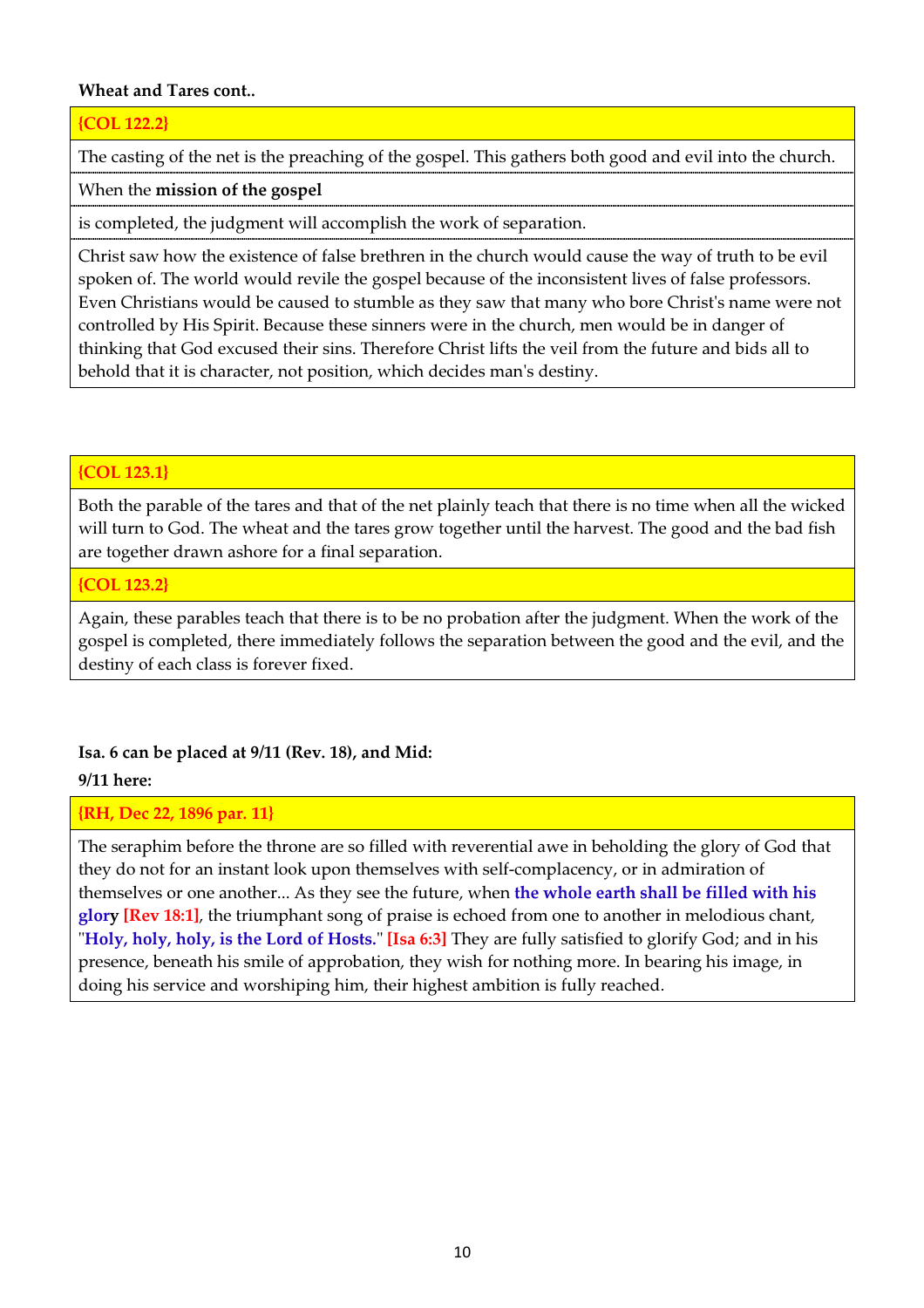## Mid here:

#### {RH, Dec 22, 1896 par. 12}

The vision given to Isaiah represents the condition of God's people in the last days. They are privileged to see by faith the work that is going forward in the heavenly sanctuary. "And the temple of God was opened in heaven, and there was seen in his temple the ark of his testament." [Rev 11:19] As they look by faith into the holy of holies, and see the work of Christ in the heavenly sanctuary, they perceive that they are a people of unclean lips, [Isa 6:5] --a people whose lips have often spoken vanity, and whose talents have not been sanctified and employed to the glory of God. Well may they despair as they contrast their own weakness and unworthiness with the purity and loveliness of the glorious character of Christ. But if they, like Isaiah, will receive the impression the Lord designs shall be made upon the heart, if they will humble their souls before God, there is hope for them. The bow of promise is above the throne, and the work done for Isaiah will be performed in them. God will respond to the petitions coming from the contrite heart.

#### {RH, Dec 22, 1896 par. 13}

The object of this great and solemn work of God is to gather together the **sheaves** 

for the heavenly garner;

# for the earth is to be filled with the glory of the Lord.

## [Rev 18:1]

Then let none be dismayed as they see the prevailing wickedness and hear the language coming from unclean lips. When the powers of darkness set themselves in array against the people of God; when Satan shall muster his forces for the last great conflict, and his power seems to be great and almost overwhelming, the clear view of the divine glory, the throne high and lifted up, arched with the bow of promise, will give comfort, assurance, and peace.

#### Sheaves = Wheat

## {Ed 109.2}

In the harvest the seed is multiplied. A single grain of wheat, increased by repeated sowings, would cover a whole land with golden sheaves. So widespread may be the influence of a single life, of even a single act.

#### {GC 630.2}

The end will come more quickly than men expect. The wheat will be gathered and bound in sheaves for the garner of God; the tares will be bound as fagots for the fires of destruction.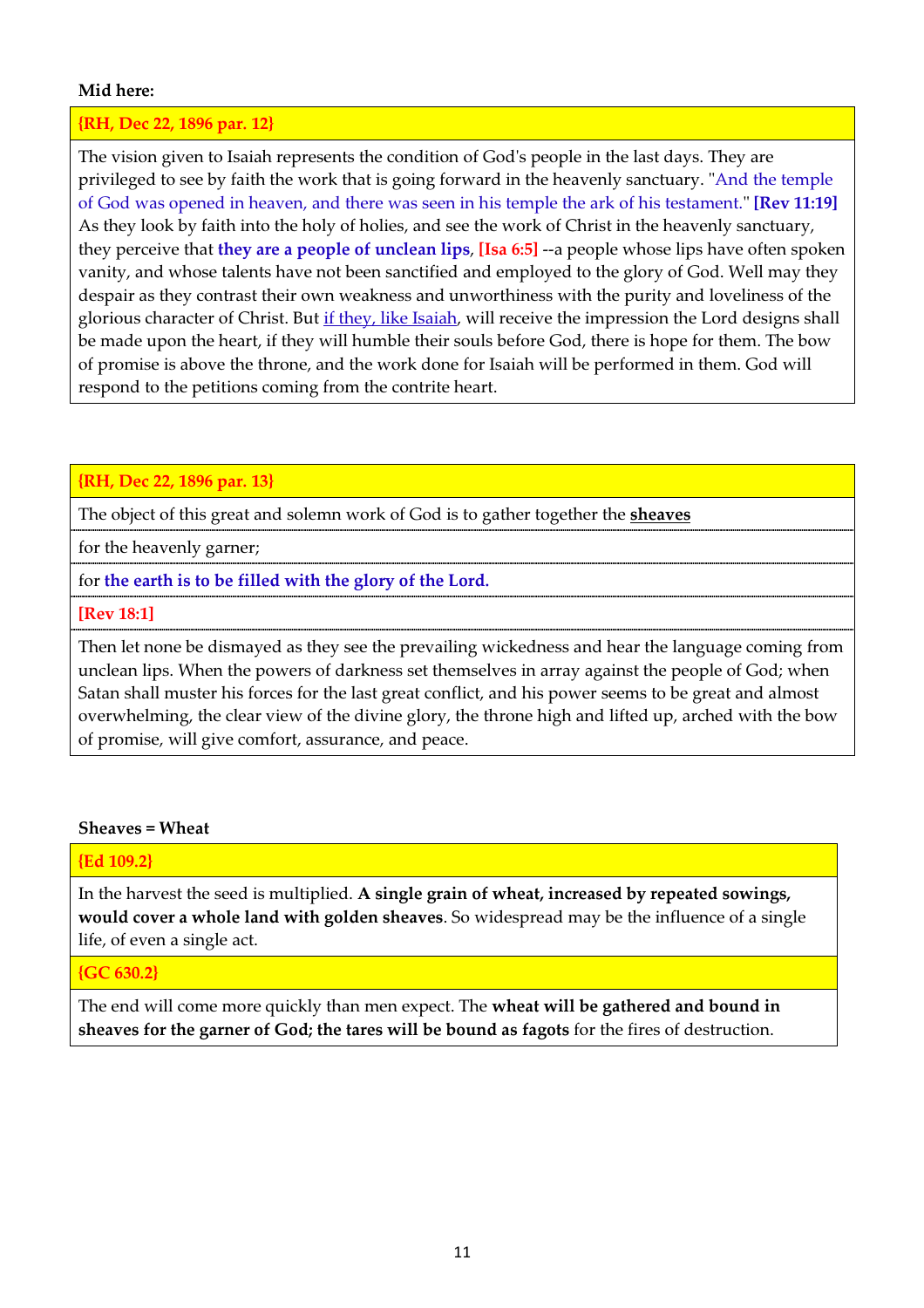## {6BC 1092.5}

Christ was the first fruits of them that slept. This very scene, the resurrection of Christ from the dead, was observed in type by the Jews at one of their sacred feasts. . . . They came up to the Temple when the first fruits had been gathered in, and held a feast of thanksgiving. The first fruits of the harvest crop were sacredly dedicated to the Lord. That crop was not to be appropriated for the benefit of man. The first ripe fruit was dedicated as a thank offering to God. He was acknowledged as the Lord of the harvest. When the first heads of grain ripened in the field, they were carefully gathered, and when the people went up to Jerusalem, they were presented to the Lord, waving the ripened sheaf before Him as a thank offering. After this ceremony the sickle could be put to the wheat, and it could be gathered into sheaves (MS 115, 1897).

## Sheaves = Wheat cont…

## {GC 341.4}

To John were opened scenes of deep and thrilling interest in the experience of the church. He saw the position, dangers, conflicts, and final deliverance of the people of God. He records the closing messages which are to ripen the harvest of the earth, either

- as sheaves for the heavenly garner or
- as fagots for the fires of destruction.

Subjects of vast importance were revealed to him, especially for the last church, that those who should turn from error to truth might be instructed concerning the perils and conflicts before them. None need be in darkness in regard to what is coming upon the earth.

## A Second Witness:

# {RH, July 20, 1897 par. 6}

The anointed ones standing by the Lord of the whole earth, have the position once given to Satan as covering cherub. By the holy beings surrounding his throne, the Lord keeps up a constant communication with the inhabitants of the earth. The golden oil represents the grace with which God keeps the lamps of believers supplied, that they shall not flicker and go out. Were it not that this holy oil is poured from heaven in the messages of God's Spirit, the agencies of evil would have entire control over men.

## [Zec 4:12]

# {RH, July 20, 1897 par. 7}

God is dishonored when we do not receive the communications which he sends us. Thus we refuse the golden oil which he would pour into our souls to be communicated to those in darkness. When the call shall come, "Behold, the bridegroom cometh; go ye out to meet him," [Mat 25:6] those who have not received the holy oil, who have not cherished the grace of Christ in their hearts, will find, like the foolish virgins, that they are not ready to meet their Lord. They have not, in themselves, the power to obtain the oil, and their lives are wrecked. But if God's Holy Spirit is asked for, if we plead, as did Moses, "Show me thy glory," [Ex 33:18] the love of God will be shed abroad in our hearts. Through the golden pipes, the golden oil will be communicated to us. "Not by might, nor by power, but by my Spirit, saith the Lord of Hosts." **[Zech 4:6]** By receiving the bright beams of the Sun of Righteousness, God's children shine as lights in the world.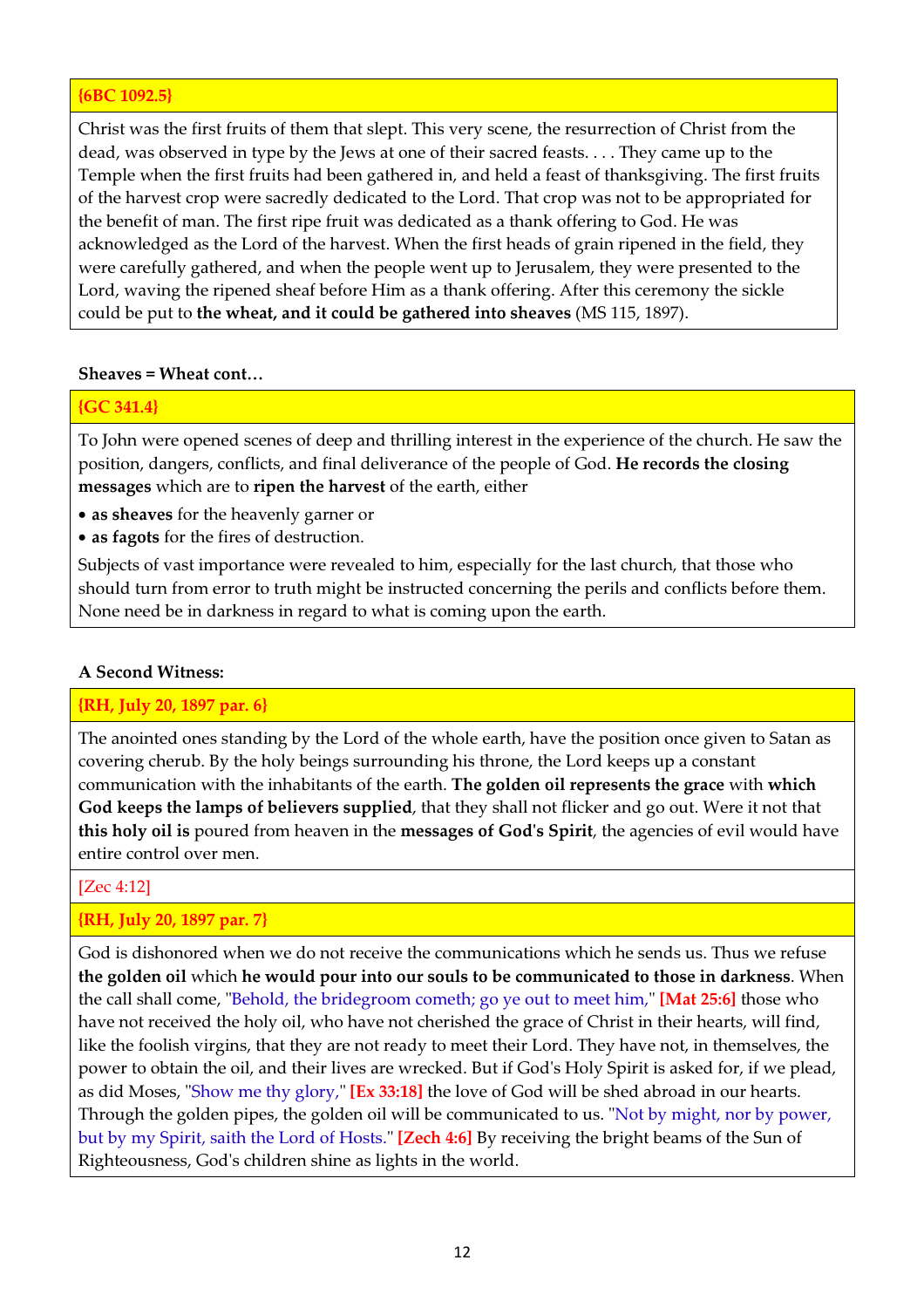# {7BC 971.5}

The books of Daniel and the Revelation are one. One is a prophecy, the other a revelation; one a book sealed, the other a book opened…

## {FLB 345.3}

When the books of Daniel and Revelation are better understood, believers will have an entirely different religious experience. They will be given such glimpses of the open gates of heaven that heart and mind will be impressed with the character that all must develop in order to realize the blessedness which is to be the reward of the pure in heart…

## {FLB 345.4}

When we... understand what this book [the book of Revelation] means to us, there will be seen among us a great revival.

#### {13MR 65.2}

The books of Daniel and Revelation are full of matter which concerns every one of us. We should study these books, and let the Lord God of Israel communicate truth to us, so that we may be able to communicate the truth to others who live in these last days…

## {TM 112.1}

Daniel and Revelation must be studied, as well as the other prophecies of the Old and New Testaments. Let there be light, yes, light, in your dwellings... The Holy Spirit, shining upon the sacred page, will open our understanding, that we may know what is truth…

#### {TM 116.1}

Those who eat the flesh and drink the blood of the Son of God will bring from the books of Daniel and Revelation truth that is inspired by the Holy Spirit. They will start into action forces that cannot be repressed.

## Starting quote:

## {EW 118.1}

I then saw the third angel. Said my accompanying angel, "Fearful is his work. Awful is his mission. He is the angel that is to select the wheat from the tares, and seal, or bind, the wheat for the heavenly garner. These things should engross the whole mind, the whole attention."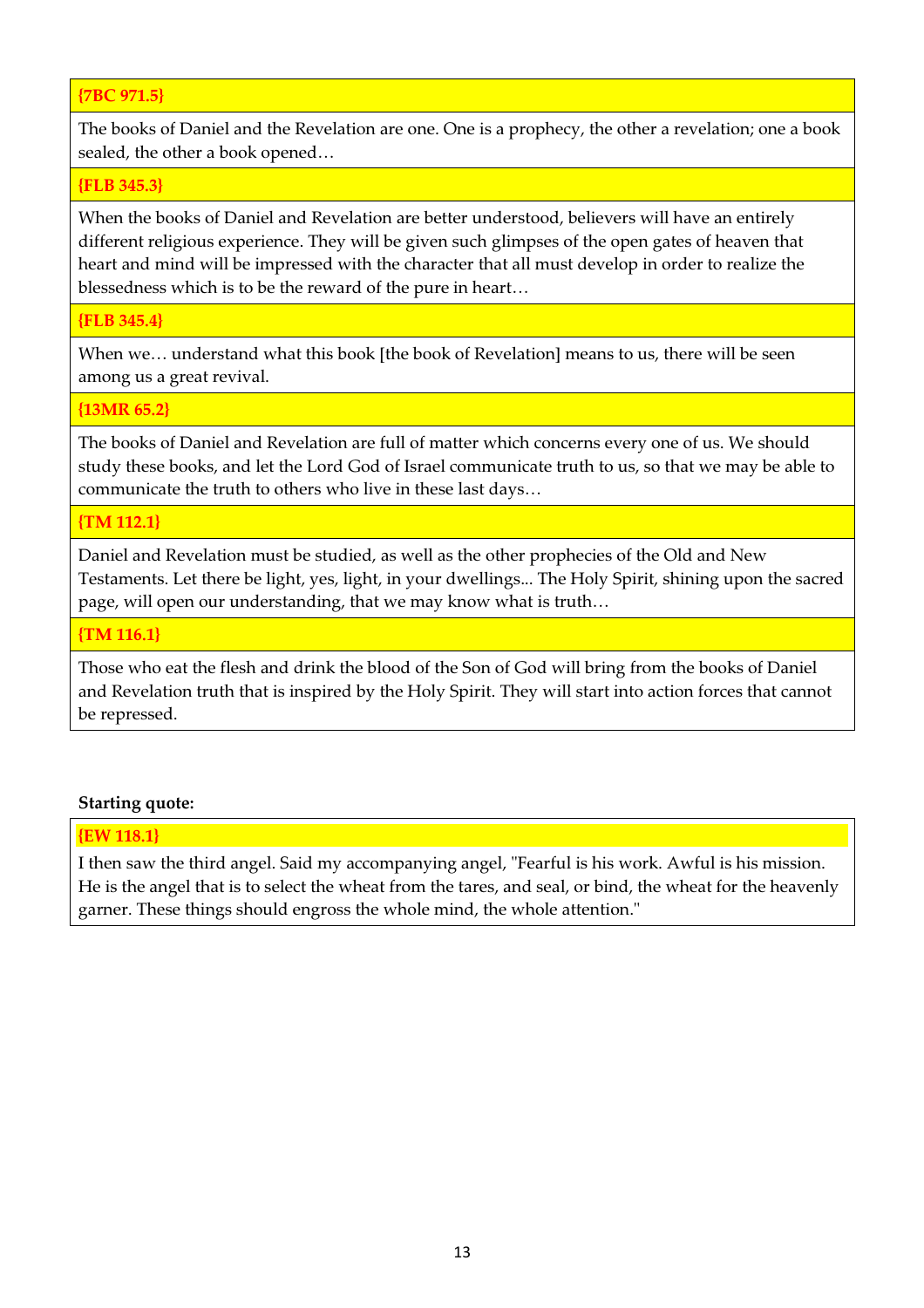## {RH, December 11, 1888 par. 14}

The peculiar work of the third angel has not been seen in its importance. God meant that his people should be far in advance of what they are today. But now, when the time has come for them to spring into action, they have the getting ready to do. When Satan made his advances, it was high time for the watchmen on the walls of Zion to arouse and counteract his efforts to obtain the advantage. It is not in the order of God that light has been kept from our people,--the very present truth which they needed for this time. Not all of our ministers who are giving the third angel's message, really understand what constitutes that message. The National Reform movement has been regarded by some as of so little importance that they have not thought it necessary to give much attention to it, and have even felt that in so doing, they would be giving time to questions distinct from the third angel's message. May the Lord forgive our brethren for thus interpreting the very message for this time. The third angel's message comprehends more than many suppose.

What interpretation do they give to the passage which says an angel descended from heaven, and the earth was lightened with his glory?

## [Rev 18:1]

This is not a time when we can be excused for inactivity. If this work, which was so essential, had been taken up by our ministers, there would be today a far different state of things in all our churches.

# The Review and Herald, Nov. 22, 1892. {1SM 362.4} {1888 1073.7}

## The Beginning of the Loud Cry

 Let every one who claims to believe that the Lord is soon coming, search the Scriptures as never before; for Satan is determined to try every device possible to keep souls in darkness, and blind the mind to the perils of the times in which we are living. Let every believer take up his Bible with earnest prayer, that he may be enlightened by the Holy Spirit as to what is truth, that he may know more of God and of Jesus Christ whom He has sent. Search for the truth as for hidden treasures, and disappoint the enemy. The time of test is just upon us, for the loud cry of the third angel has already begun in the revelation of the righteousness of Christ, the sin-pardoning Redeemer. This is the beginning of the light of the angel whose glory shall fill the whole earth. For it is the work of every one to whom the message of warning has come, to lift up Jesus, to present Him to the world as revealed in types, as shadowed in symbols, as manifested in the revelations of the prophets, as unveiled in the lessons given to His disciples and in the wonderful miracles wrought for the sons of men. Search the Scriptures; for they are they that testify of Him.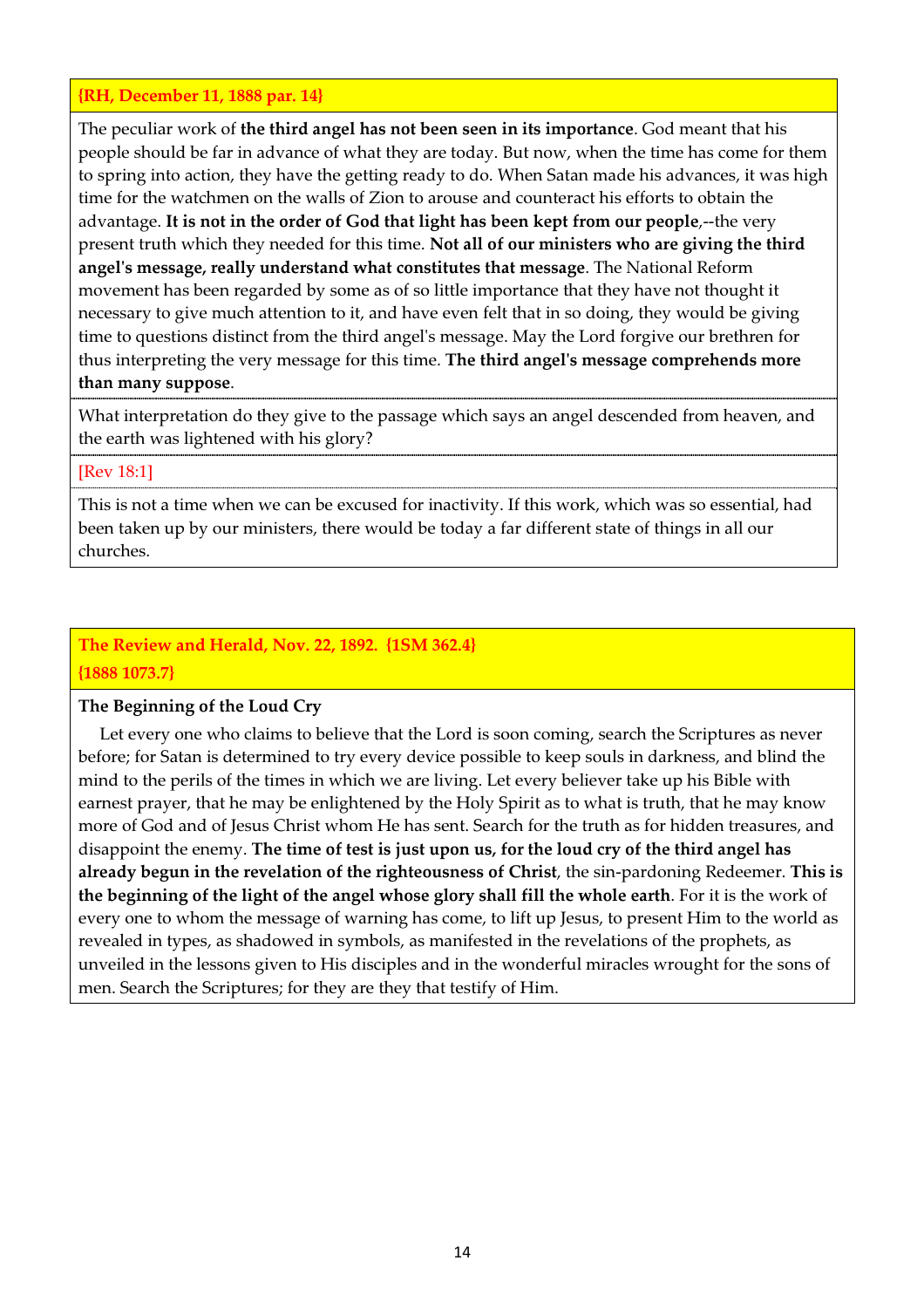# {17MR 19.1}

Prophecy has been fulfilling, line upon line.

The more firmly we stand under the banner of the third angel's message,

the more clearly shall we understand the prophecy of Daniel;

for the Revelation is the supplement of Daniel. The more fully we accept the light presented by the Holy Spirit through the consecrated servants of God, the deeper and surer, even as the eternal throne, will appear the truths of ancient prophecy; we shall be assured that men of God spake as they were moved upon by the Holy Ghost. Men must themselves be under the influence of the Holy Spirit in order to understand the Spirit's utterances through the prophets. These messages were given, not for those that uttered the prophecies, but for us who are living amid the scenes of their fulfillment.

# {RH, November 25, 1884 par. 23}

Those who are engaged in proclaiming the third angel's message are searching the Scriptures upon the same plan that Father Miller adopted.

In the little book entitled "Views of the Prophecies and Prophetic Chronology," Father Miller gives the following simple but intelligent and important rules for Bible study and interpretation:-

# {ST, July 4, 1906 par. 4}

The book of Revelation must be opened to the people. Many have been taught that it is a sealed book, but it is sealed to those only who reject truth and light. The truths that it contains must be proclaimed, that people may have an opportunity to prepare for the events which are so soon to take place. The Third Angel's Message must be presented as the only hope for the salvation of a perishing world.

# {ST, July 4, 1906 par. 5}

The perils of the last days are upon us, and in our work we are to warn the people of the danger they are in. Let not the solemn scenes that prophecy has revealed are soon to take place be left untouched. We are God's messengers, and we have no time to lose. Those who would be co-workers with our Lord Jesus Christ will show a deep interest in the truths found in this book. With pen and voice they will strive to make plain the wonderful things that Christ came from heaven to reveal.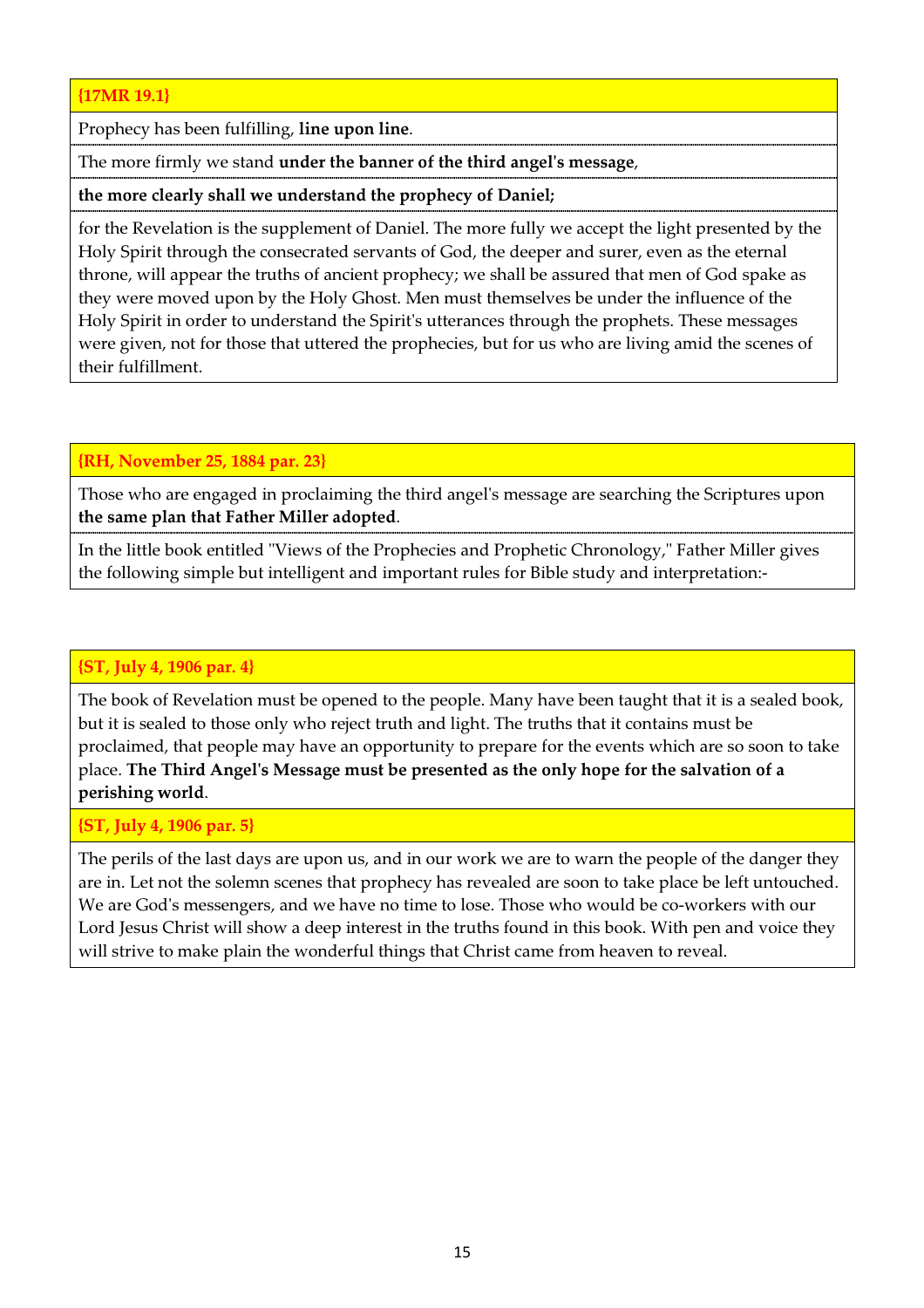## {TM 299.2}

Unless those who can help in  $\angle$   $\angle$   $\angle$   $\angle$  are aroused to a sense of their duty, they will not recognize the work of God when the loud cry of the third angel shall be heard.

When light goes forth to lighten the earth, instead of coming up to the help of the Lord, they will want to bind about His work to meet their narrow ideas. Let me tell you that the Lord will work in this last work in a manner very much out of the common order of things, and in a way that will be contrary to any human planning. There will be those among us who will always want to control the work of God, to dictate even what movements shall be made when the work goes forward under the direction of the angel who joins the third angel in the message to be given to the world. God will use ways and means by which it will be seen that He is taking the reins in His own hands. The workers will be surprised by the simple means that He will use to bring about and perfect His work of righteousness. Those who are accounted good workers will need to draw nigh to God, they will need the divine touch. They will need to drink more deeply and continuously at the fountain of living water, in order that they may discern God's work at every point. Workers may make mistakes, but you should give them a chance to correct their errors, give them an opportunity to learn caution, by leaving the work in their hands.

## {5T 714.2}

The peculiar work of the third angel has not been seen in its importance. God meant that His people should be far in advance of the position which they occupy today. But now, when the time has come for them to spring into action, they have the preparation to make. When the National Reformers began to urge measures to restrict religious liberty, our leading men should have been alive to the situation and should have labored earnestly to counteract these efforts. It is not in the order of God that light has been kept from our people--the very present truth which they needed for this time.

Not all our ministers who are giving the third angel's message really understand what constitutes that message.

The National Reform movement has been regarded by some as of so little importance that they have not thought it necessary to give much attention to it and have even felt that in so doing they would be giving time to questions distinct from the third angel's message. May the Lord forgive our brethren for thus interpreting the very message for this time.

# {5T 715.1}

The people need to be aroused in regard to the dangers of the present time. The watchmen are asleep. We are years behind. Let the chief watchmen feel the urgent necessity of taking heed to themselves, lest they lose the opportunities given them to see the dangers.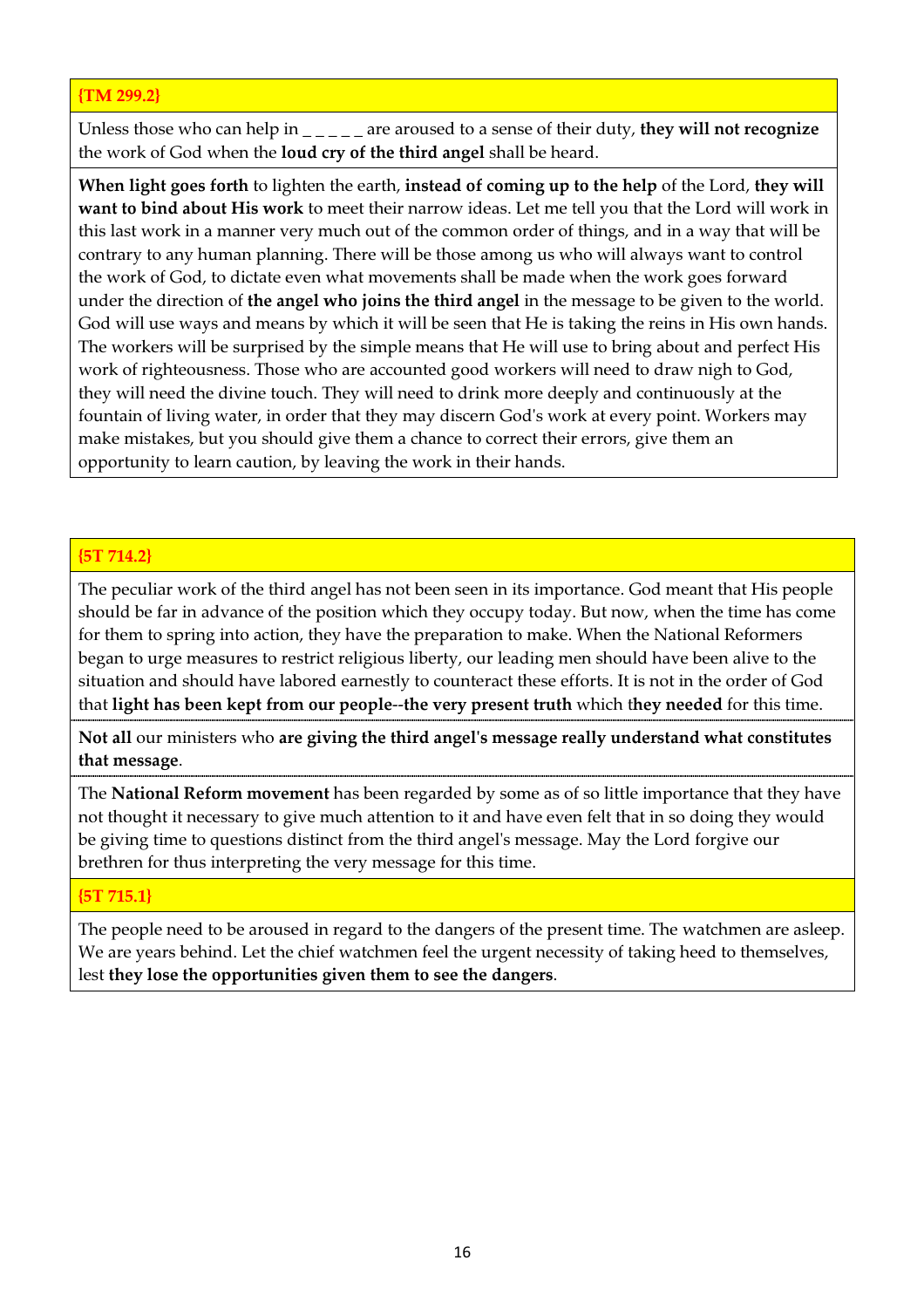# {5T 715.2}

If the leading men in our conferences do not now accept the message sent them by God, and fall into line for action, the churches will suffer great loss. When the watchman, seeing the sword coming, gives the trumpet a certain sound, the people along the line will echo the warning, and all will have opportunity to make ready for the conflict. But too often the leader has stood hesitating, seeming to say: "Let us not be in too great haste. There may be a mistake. We must be careful not to raise a false alarm." The very hesitancy and uncertainty on his part is crying: "'Peace and safety.' Do not get excited. Be not alarmed. There is a great deal more made of this religious amendment question than is demanded. This agitation will all die down." Thus he virtually denies the message sent from God, and the warning which was designed to stir the churches fails to do its work.

The trumpet of the watchman gives no certain sound, and the people do not prepare for the battle. Let the watchman beware lest, through his hesitancy and delay, souls shall be left to perish, and their blood shall be required at his hand.

#### {5T 716.2}

While the Protestant world is by her attitude making concessions to Rome, let us arouse to comprehend the situation and view the contest before us in its true bearings.

Let the watchmen now lift up their voice and give the message which is present truth for this time. Let us show the people where we are in prophetic history

and seek to arouse the spirit of true Protestantism, awaking the world to a sense of the value of the privileges of religious liberty so long enjoyed.

# {5T 211.1}

The class who do not feel grieved over their own spiritual declension, nor mourn over the sins of others, will be left without the seal of God. The Lord commissions His messengers, the men with slaughtering weapons in their hands: "Go ye after him through the city, and smite: let not your eye spare, neither have ye pity: slay utterly old and young, both maids, and little children, and women: but come not near any man upon whom is the mark; and begin at My sanctuary. Then they began at the ancient men which were before the house."

#### {5T 211.2}

Here we see that the church--the Lord's sanctuary--was the first to feel the stroke of the wrath of God. The ancient men, those to whom God had given great light and who had stood as guardians of the spiritual interests of the people, had betrayed their trust. They had taken the position that we need not look for miracles and the marked manifestation of God's power as in former days.

## {GC 611.1}

The angel who unites in the proclamation of the third angel's message is to lighten the whole earth with his glory. A work of world-wide extent and unwonted power is here foretold. The advent movement of 1840-44 was a glorious manifestation of the power of God; the first angel's message was carried to every missionary station in the world, and in some countries there was the greatest religious interest which has been witnessed in any land since the Reformation of the sixteenth century; but these are to be exceeded by the mighty movement under the last warning of the third angel.

Times have changed. These words strengthen their unbelief, and they say: The Lord will not do good,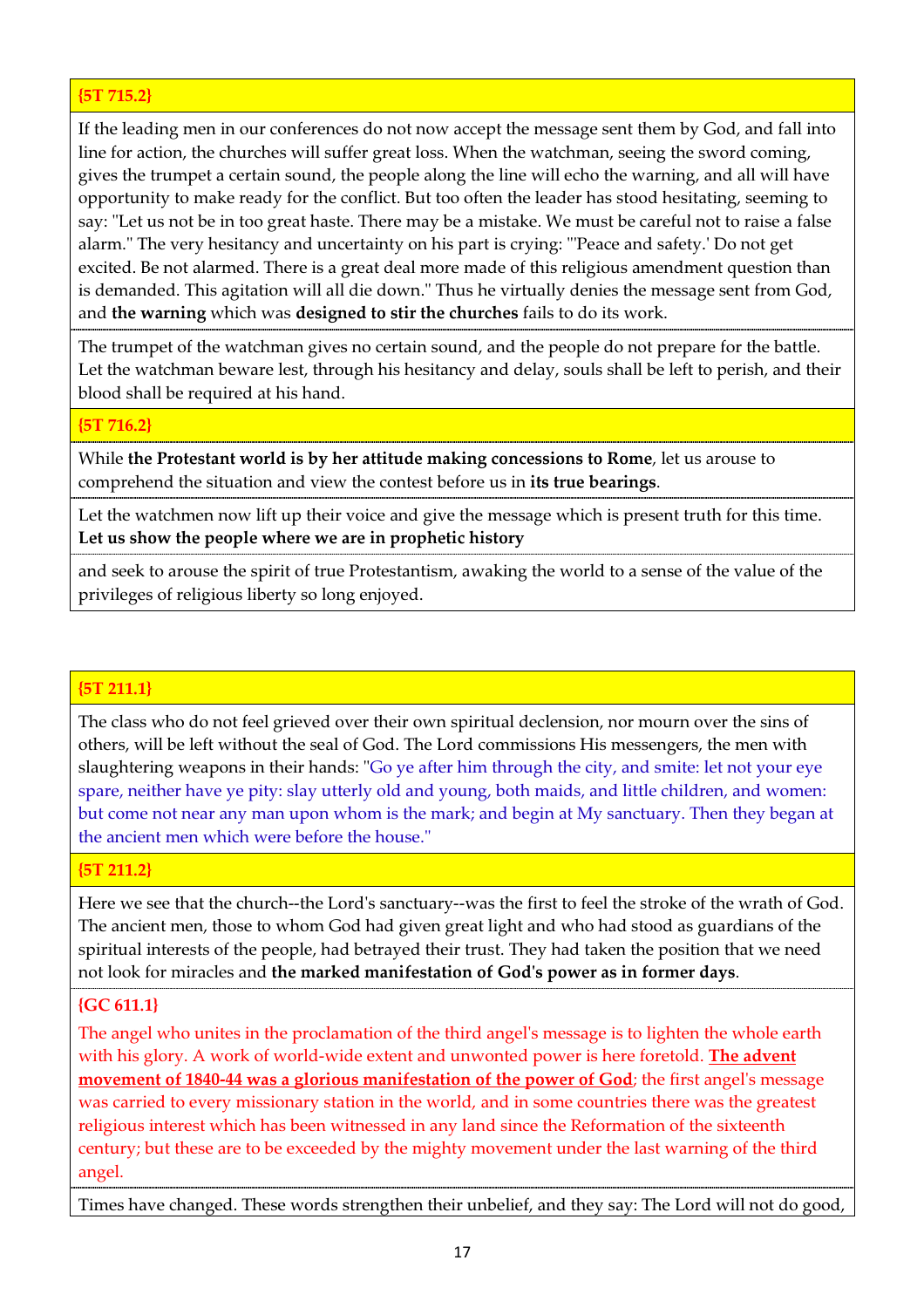neither will He do evil. He is too merciful to visit His people in judgment. Thus "Peace and safety" is the cry from men who will never again lift up their voice like a trumpet to show God's people their transgressions and the house of Jacob their sins. These dumb dogs that would not bark are the ones who feel the just vengeance of an offended God. Men, maidens, and little children all perish together.

## {5T 211.3}

The abominations for which the faithful ones were sighing and crying were all that could be discerned by finite eyes, but by far the worst sins, those which provoked the jealousy of the pure and holy God, were unrevealed. The great Searcher of hearts knoweth every sin committed in secret by the workers of iniquity. These persons come to feel secure in their deceptions and, because of His long-suffering, say that the Lord seeth not, and then act as though He had forsaken the earth. But He will detect their hypocrisy and will open before others those sins which they were so careful to hide.

# {5T 212.1}

No superiority of rank, dignity, or worldly wisdom, no position in sacred office, will preserve men from sacrificing principle when left to their own deceitful hearts. Those who have been regarded as worthy and righteous prove to be ring-leaders in apostasy

and examples in indifference and in the abuse of God's mercies. Their wicked course He will tolerate no longer, and in His wrath He deals with them without mercy.

# {5T 212.2}

It is with reluctance that the Lord withdraws His presence from those who have been blessed with great light and who have felt the power of the word in ministering to others. They were once His faithful servants, favored with His presence and guidance; but they departed from Him and led others into error, and therefore are brought under the divine displeasure.

# {RH, December 23, 1890 par. 17} [NOT READ]

The True Witness declares, "I know thy works." "Repent, and do the first works." This is the true test, the evidence that the Spirit of God is working in the heart to imbue you with his love. "I will come unto thee quickly, and will remove thy candlestick out of his place, except thou repent." The church is like the unproductive tree which, receiving the dew and rain and sunshine, should have produced an abundance of fruit, but on which the divine search discovers nothing but leaves. Solemn thought for our churches! solemn, indeed, for every individual! Marvelous is the patience and forbearance of God; but "except thou repent," it will be exhausted; the churches, our institutions, will go from weakness to weakness, from cold formality to deadness, while they are saying, "I am rich, and increased with goods, and have need of nothing." The True Witness says, "And knowest not that thou art wretched, and miserable, and poor, and blind, and naked." Will they ever see clearly their condition?